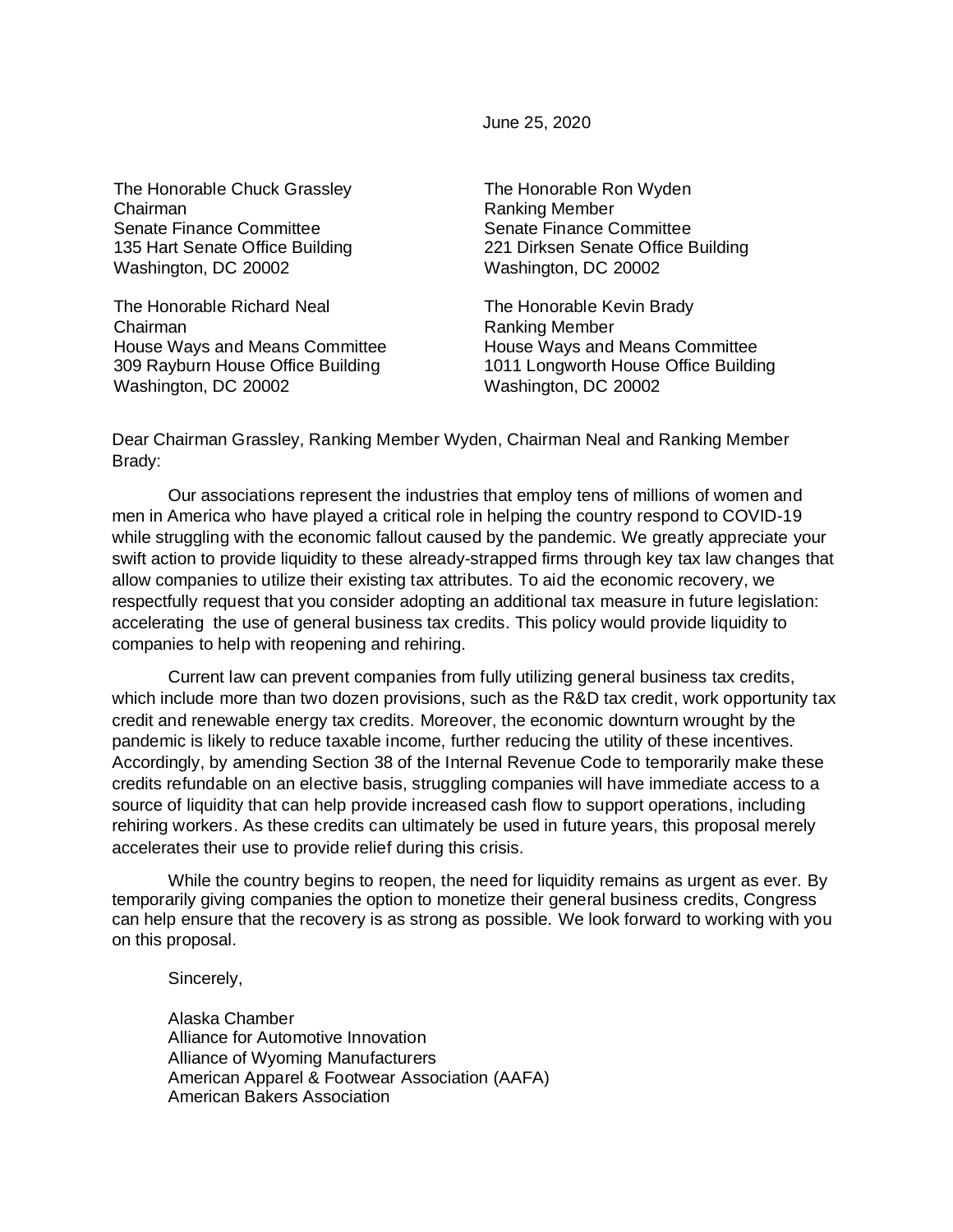American Boiler Manufacturers Association (ABMA) American Chemistry Council American Coke and Coal Chemicals Institute American Forest & Paper Association American Frozen Food Institute American Gaming Association American Home Furnishings Alliance American Iron and Steel Institute American Pet Products Association American Supply Association American Welding Society American Wood Council AMT - The Association For Manufacturing Technology Associated Equipment Distributors Associated Industries of Missouri Association of Washington Business Business & Industry Association of New Hampshire Business and Institutional Furniture Manufacturers Association (BIFMA) Chamber of Commerce Hawaii Colorado Chamber of Commerce Council of Industry of Southeastern New York Dental Trade Alliance Edison Electric Institute EPDM Roofing Association Equipment Leasing and Finance Association (ELFA) Fabricators and Manufacturers Association, International Georgia Association of Manufacturers Greater North Dakota Chamber Idaho Association of Commerce & Industry INDA, The Association of the Nonwoven Fabrics Industry Independent Lubricant Manufacturers Association Independent Petroleum Association of America Indiana Manufacturers Association Industrial Fasteners Institute Industrial Minerals Association - North America Institute of Makers of Explosives International Bottled Water Association International Sign Association Iowa Association of Business and Industry Irrigation Association ISSA - The Worldwide Cleaning Industry Association Jackson Area Manufacturers Association Kansas Chamber Lynchburg Regional Business Alliance Maine State Chamber of Commerce Maryland Chamber of Commerce Metal Powder Industries Federation Metals Service Center Institute Michigan Manufacturers Association Missouri Association of Manufacturers Montana Chamber of Commerce